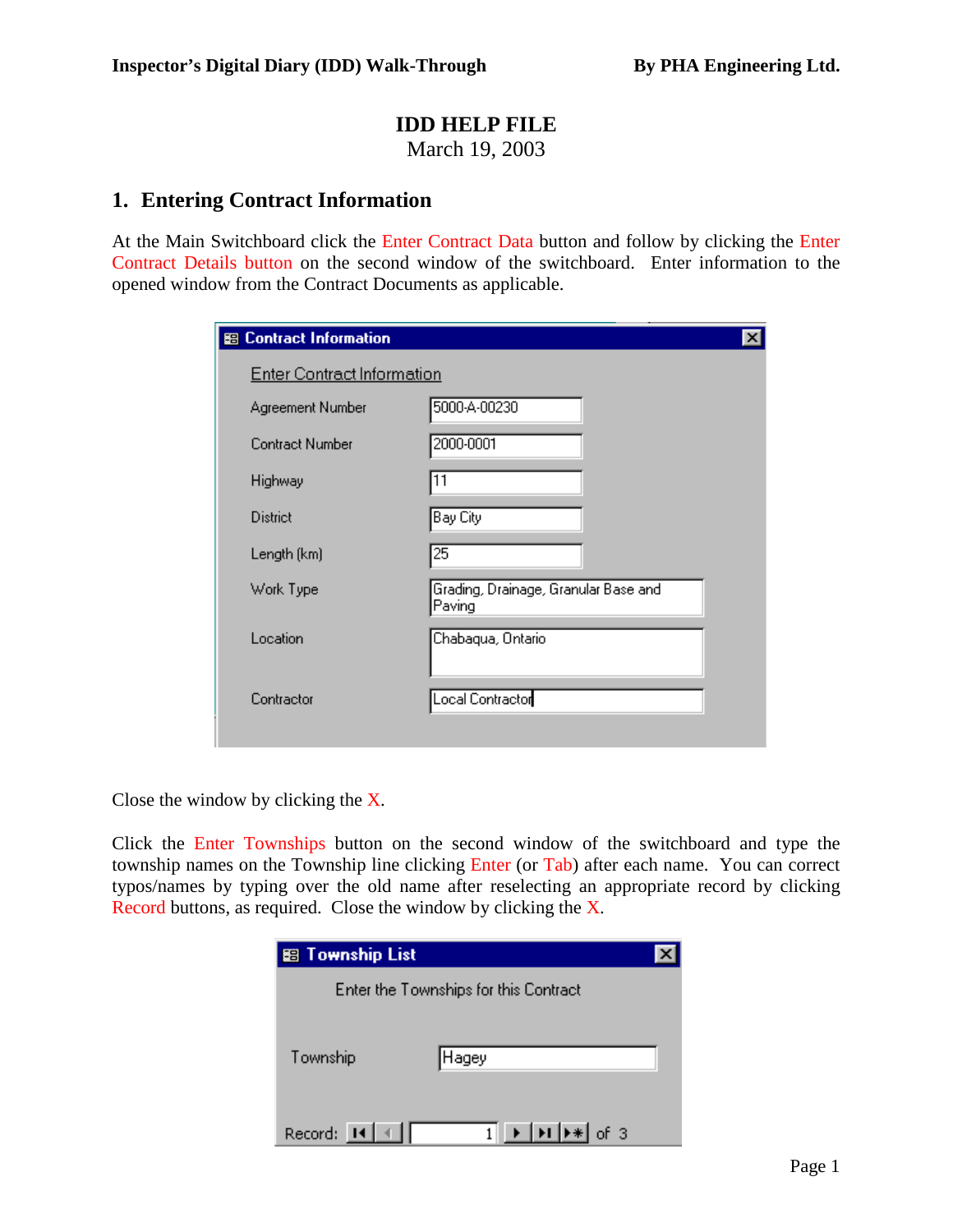To enter item details click the Enter Item Details button on the second window of the switchboard.

| 图 Item Details       |                                         | $\vert x \vert$                                     |
|----------------------|-----------------------------------------|-----------------------------------------------------|
| Item No              | 1                                       | Enter Item Numbers,                                 |
| Item Description     | Earth Excavation (Grading)              | Descriptions and all<br>applicable Inspection Tasks |
| Unit                 | mЗ                                      |                                                     |
| <b>Task Section</b>  | Grading and Drainage                    |                                                     |
|                      | All Applicable Task ID's                |                                                     |
|                      |                                         |                                                     |
| GD3 Stripping        |                                         |                                                     |
| GD5 Earth Cut        |                                         |                                                     |
| GD6 Earth Embankment |                                         |                                                     |
| ₩                    |                                         |                                                     |
|                      |                                         |                                                     |
|                      |                                         |                                                     |
|                      |                                         |                                                     |
|                      |                                         |                                                     |
|                      |                                         |                                                     |
|                      |                                         |                                                     |
|                      |                                         |                                                     |
|                      |                                         | Open Sub-Code Form                                  |
|                      |                                         |                                                     |
| Record: $\boxed{14}$ | $1 \rightarrow  H $ $\rightarrow$ of 34 |                                                     |

Type in the Item Number, Item Description, Unit and select the Item Task Section from the pulldown menu. Click the first line in the All Applicable Task ID's window and one of the Task ID's will appear. Repeat this on other lines. The list can be modified by clicking the line and using the pull-down menu to select another more appropriate Task ID.

Note: Add to the list as many Task ID's as you think may be needed for each item (dust control, traffic control, erosion and sedimentation control, work adjacent to water bodies, etc.). Extra ID's will not adversely affect the operation of the database.

|                   | 翻 Enter Sub-Code Data                              |                              |          |                        |                          |  |  |  |  |  |
|-------------------|----------------------------------------------------|------------------------------|----------|------------------------|--------------------------|--|--|--|--|--|
|                   | Item No<br>- 1                                     |                              |          |                        |                          |  |  |  |  |  |
|                   | <b>Item Description</b> Earth Excavation (Grading) |                              |          |                        |                          |  |  |  |  |  |
|                   |                                                    |                              |          |                        |                          |  |  |  |  |  |
|                   | Sub-Code No                                        | <b>Sub-Code Description</b>  | Township | <b>Tender Quantity</b> | <b>TaskID</b>            |  |  |  |  |  |
|                   |                                                    | 12+325 - 12+400 Lt           | Hagey    |                        | 95 GD6 Earth Embankment  |  |  |  |  |  |
|                   |                                                    | 02 12+325 - 12+500 Rt        | Hagey    |                        | 278 GD3 Stripping        |  |  |  |  |  |
|                   |                                                    | 03 12+625 - 12+820 Lt        | Hagey    |                        | 777 GD5 Earth Cut        |  |  |  |  |  |
|                   |                                                    | 04 13+525 - 13+625 Lt        | Hagey    |                        | 118 GD5 Earth Cut        |  |  |  |  |  |
|                   |                                                    | 05 15 + 100 - 15 + 225 Lt    | Hagey    |                        | 315 GD2 Boulder Clean-up |  |  |  |  |  |
|                   |                                                    | 06 17 + 070 - 17 + 085 Lt    | Hagey    |                        | 19 GD2 Boulder Clean-up  |  |  |  |  |  |
|                   |                                                    | 07 17 + 070 - 17 + 085 Rt    | Hagey    |                        | 59 GD2 Boulder Clean-up  |  |  |  |  |  |
|                   |                                                    | 08 20+625 - 20+825 Rt        | Hagey    |                        | 131 GD2 Boulder Clean-up |  |  |  |  |  |
|                   |                                                    | 09 21 + 180 - 21 + 252 Lt    | Hagey    |                        | 68 GD6 Earth Embankment  |  |  |  |  |  |
| $\overline{\ast}$ |                                                    |                              |          |                        |                          |  |  |  |  |  |
|                   |                                                    |                              |          |                        |                          |  |  |  |  |  |
|                   |                                                    |                              |          |                        |                          |  |  |  |  |  |
|                   |                                                    |                              |          |                        |                          |  |  |  |  |  |
|                   |                                                    |                              |          |                        |                          |  |  |  |  |  |
|                   |                                                    |                              |          |                        |                          |  |  |  |  |  |
|                   |                                                    |                              |          |                        |                          |  |  |  |  |  |
|                   |                                                    |                              |          |                        |                          |  |  |  |  |  |
|                   |                                                    | Current Item Tender Quantity | 1860 m3  |                        | Close Form               |  |  |  |  |  |
|                   |                                                    |                              |          |                        |                          |  |  |  |  |  |

After being satisfied with the Task ID list click the Open Sub-Code Form button.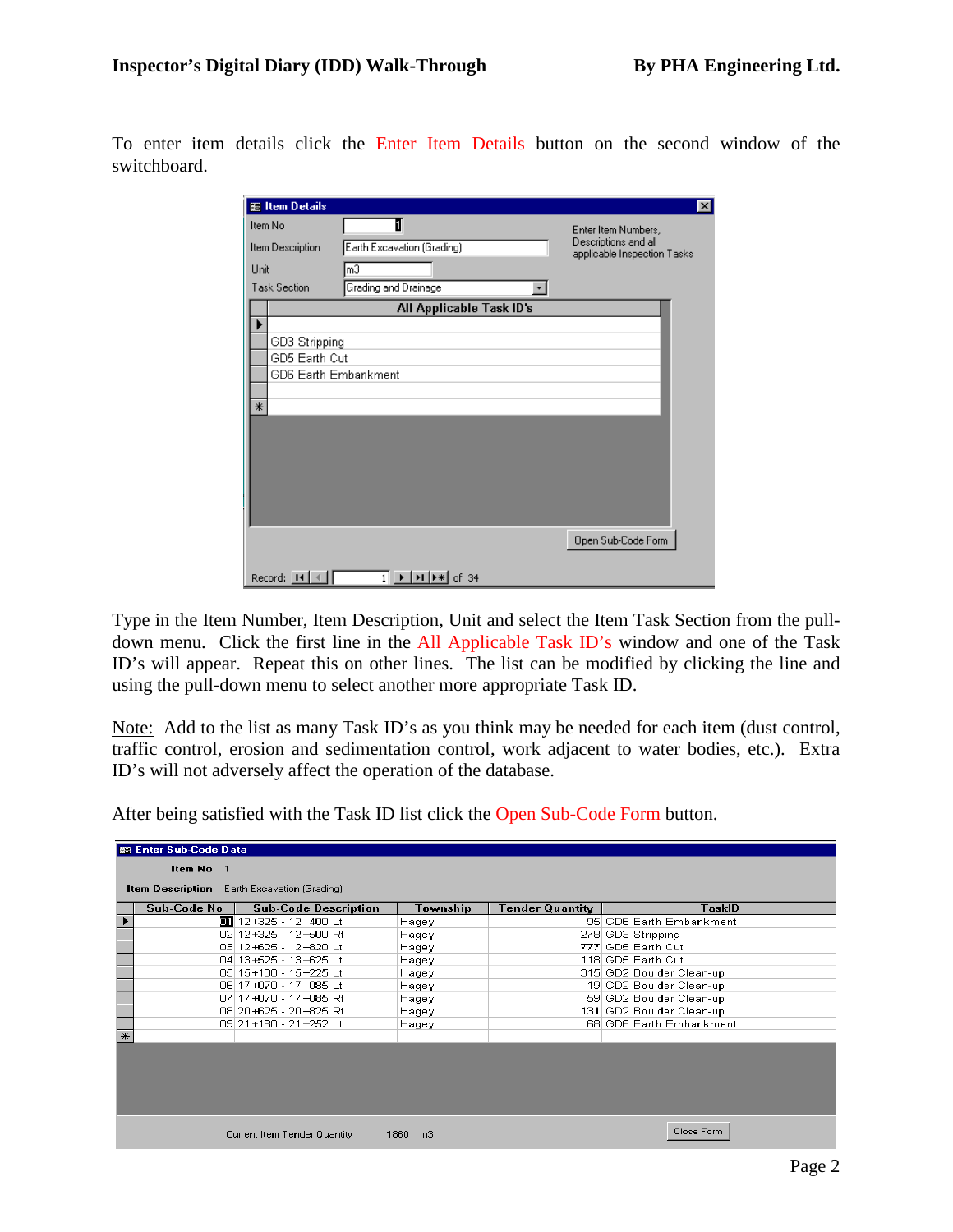In the Enter Sub-Code Data window enter consecutive sub-code numbers starting from 1 clicking Enter after each to move curser to next field. Type in the sub-code description as per the Q-Sheets and select the Township from the pull-down menu for each sub-code line. Type in the Tender Quantity and select the appropriate Task ID from the pull-down menu.

Click the Close Form button after completing the data entries on this window. Continue entering the rest of the items in the similar manner. Use the Record buttons in the Item Details window to reselect any item entries for correction. Close the Enter Sub-Code Data window by clicking the Close Form button.

Other way to enter Sub-Code information, after entering the item information, is available by clicking the Enter Sub-Code Information button on the second window of the switchboard.

|        | 图 Enter Sub-Code Data                       |                                |          |                        |                          |  |  |  |  |  |
|--------|---------------------------------------------|--------------------------------|----------|------------------------|--------------------------|--|--|--|--|--|
|        | Item No 1                                   |                                |          |                        |                          |  |  |  |  |  |
|        |                                             |                                |          |                        |                          |  |  |  |  |  |
|        | Item Description Earth Excavation (Grading) |                                |          |                        |                          |  |  |  |  |  |
|        | Sub-Code No                                 | <b>Sub-Code Description</b>    | Township | <b>Tender Quantity</b> | TaskID                   |  |  |  |  |  |
|        |                                             | <b>O</b> dd 12+325 - 12+400 Lt | Hagey    |                        | 95 GD6 Earth Embankment  |  |  |  |  |  |
|        |                                             | 02 12+325 - 12+500 Rt          | Hagey    |                        | 278 GD3 Stripping        |  |  |  |  |  |
|        |                                             | 03 12+625 - 12+820 Lt          | Hagey    |                        | 777 GD5 Earth Cut        |  |  |  |  |  |
|        |                                             | 04 13+525 - 13+625 Lt          | Hagey    |                        | 118 GD5 Earth Cut        |  |  |  |  |  |
|        |                                             | 05 15+100 - 15+225 Lt          | Hagey    |                        | 315 GD2 Boulder Clean-up |  |  |  |  |  |
|        |                                             | 06 17+070 - 17+085 Lt          | Hagey    |                        | 19 GD2 Boulder Clean-up  |  |  |  |  |  |
|        |                                             | 07 17 + 070 - 17 + 085 Rt      | Hagey    |                        | 59 GD2 Boulder Clean-up  |  |  |  |  |  |
|        |                                             | 08 20+625 - 20+825 Rt          | Hagey    |                        | 131 GD2 Boulder Clean-up |  |  |  |  |  |
|        |                                             | 09 21 + 180 - 21 + 252 Lt      | Hagey    |                        | 68 GD6 Earth Embankment  |  |  |  |  |  |
| $\ast$ |                                             |                                |          |                        |                          |  |  |  |  |  |
|        |                                             |                                |          |                        |                          |  |  |  |  |  |
|        |                                             |                                |          |                        |                          |  |  |  |  |  |
|        |                                             |                                |          |                        |                          |  |  |  |  |  |
|        |                                             |                                |          |                        |                          |  |  |  |  |  |
|        |                                             |                                |          |                        |                          |  |  |  |  |  |
|        |                                             |                                |          |                        |                          |  |  |  |  |  |
|        | Previous Item                               | Current Item Tender Quantity   | 1860 m3  |                        | Close Form<br>Next Item  |  |  |  |  |  |
|        |                                             |                                |          |                        |                          |  |  |  |  |  |

The opened window is the same as the one in the Items Details section. Item selection and window closure buttons are given on the lower part of the window.

This concludes the Entering Contract Information section

NOTE: The above contract information can also be downloaded from the CPS input files.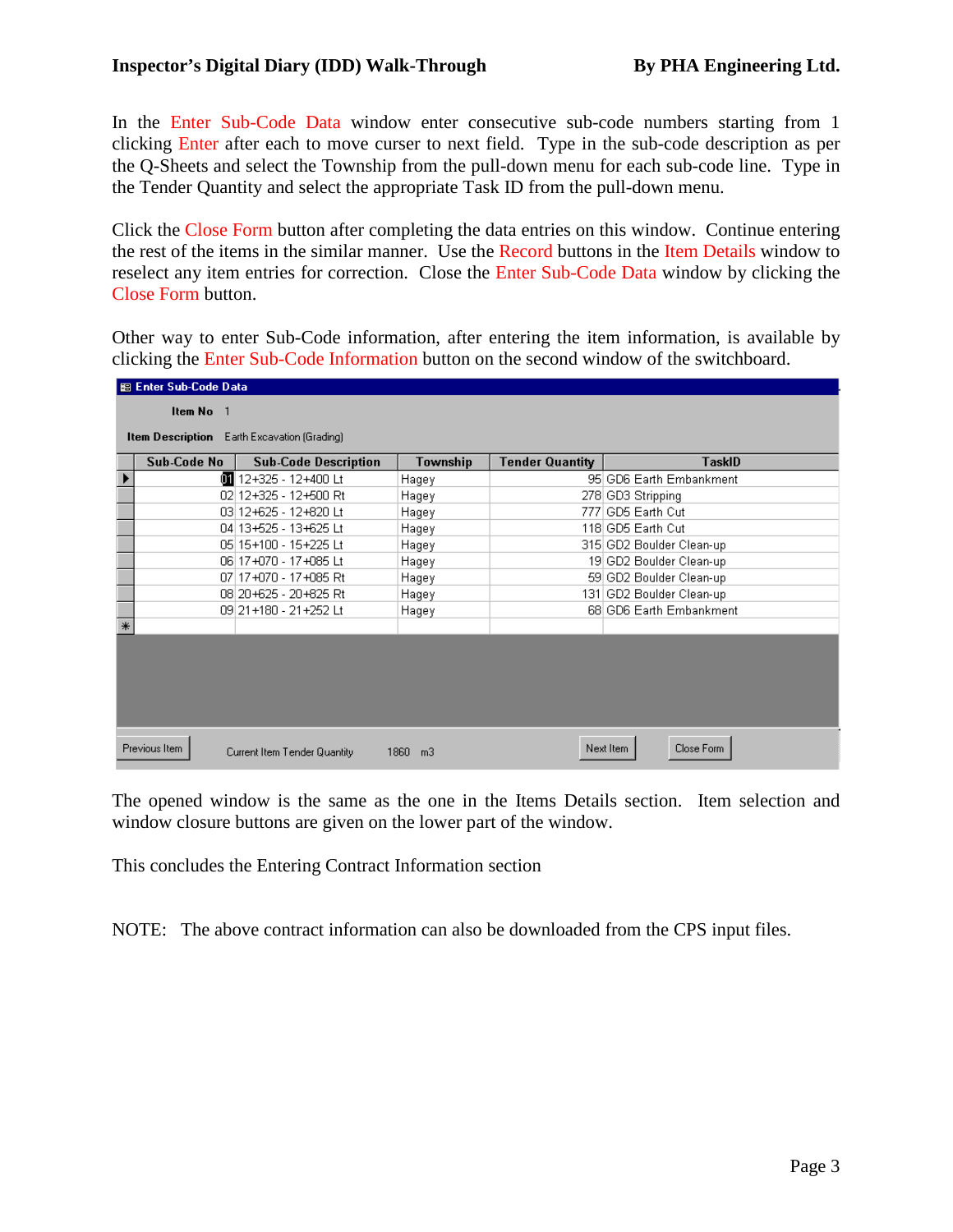## **2. Entering Inspection Data**

#### Daily Records

Inspection data section is opened by clicking the Enter Inspection Data button on the main switchboard. In most cases, the equipment information is the first information recorded by the inspector during the contractor's mobilization period. This is done in the form found by clicking the Equipment Inventory button on the second page of the switchboard. Note that all dates are entered as dd/mm/yy.

| <b>SB Equipment Inventory</b> |                  |         |                |                 |                            |        |                       |                  |                        | $\Box$ D $\times$                                 |
|-------------------------------|------------------|---------|----------------|-----------------|----------------------------|--------|-----------------------|------------------|------------------------|---------------------------------------------------|
| Equipment<br>(Description)    | Equipment<br>No. | Make    | Year           | Model<br>Number | Capacity (HP,<br>GVW, Etc) | Rented | 127<br>Hourly<br>Rate | Arrival Date     | Departure Date Remarks |                                                   |
| Backhoe                       | 103              | Komatsu | 1990           | PC300LC         | 32000kg                    | □      | $\overline{0}$        | $01\sqrt{an-03}$ | 02-Mar-03              | ∏тн                                               |
| <b>FE</b> Loader              | ╔                | CAT     |                | 950B            | 130 KW                     | г      | $\overline{0}$        | 01-Jan-03        |                        |                                                   |
| Plate Packer                  | $\sqrt{314}$     | Bomag   | $\overline{0}$ |                 |                            | г      | $\overline{0}$        | 01-Jan-03        |                        |                                                   |
| Conc Saw                      | 14               |         | $\overline{0}$ |                 |                            | ⊽      | $\overline{0}$        | $01$ Jan- $03$   |                        | Rental On Site                                    |
| Triaxle                       | 15               |         | 2002           |                 |                            | ⊏      | $\overline{0}$        | $01$ Jan- $03$   |                        |                                                   |
| Triaxle                       | 668              |         | 0              |                 |                            | ⊏      | $\overline{0}$        | $01$ Jan- $03$   |                        |                                                   |
| Tandem                        | 7                |         | 0              |                 |                            | г      | $\overline{0}$        | $01$ Jan- $03$   |                        |                                                   |
| Tandem                        | 807a             |         | 0              |                 |                            | г      | $\overline{0}$        | $01$ -Jan- $03$  |                        |                                                   |
|                               |                  |         |                |                 |                            | г      | $\overline{0}$        |                  |                        |                                                   |
| $\left  \right $              |                  |         |                |                 |                            |        |                       |                  |                        | $\overline{\phantom{0}}$<br>$\blacktriangleright$ |

Manpower entries are done after clicking the Enter Inspection Data button on the main switchboard and clicking the Manpower Inventory button on the opened second page of the switchboard. Remember that all dates are entered as dd/mm/yy.

| $\vert x \vert$<br><b>B</b> Manpower Inventory |           |                |                                  |  |  |  |  |  |
|------------------------------------------------|-----------|----------------|----------------------------------|--|--|--|--|--|
| Position                                       | FirstName | LastName       | <b>A</b><br>Local or Out of Town |  |  |  |  |  |
| ∦Foreman                                       | Bob       | Smith          | Out of Town                      |  |  |  |  |  |
| Surveyor                                       | IJane.    | $\mathsf{Doe}$ | lLocal                           |  |  |  |  |  |
| Paving Foreman                                 | Jack      | Frost          | Out of Town                      |  |  |  |  |  |
|                                                |           |                |                                  |  |  |  |  |  |
|                                                |           |                |                                  |  |  |  |  |  |
|                                                |           |                |                                  |  |  |  |  |  |
|                                                |           |                | $\blacktriangledown$             |  |  |  |  |  |
|                                                |           |                |                                  |  |  |  |  |  |

Close the above form by clicking the X.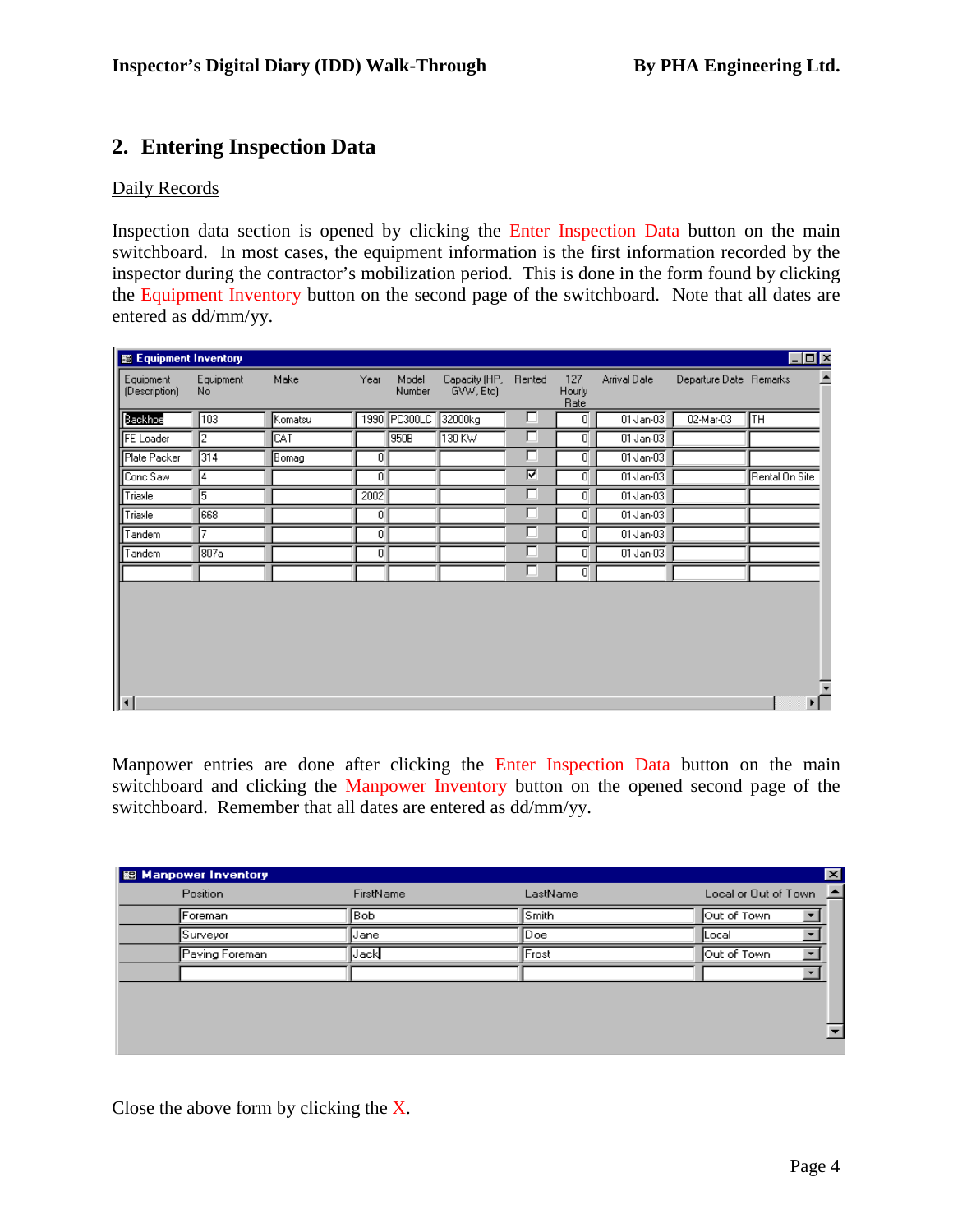For entering daily information, such as, temperature, weather, working hours and general comments click the Daily Information/Equipment button on the second window of the switchboard.

| 图 Daily Information Date                                                               |  |          |  |  |  |  |  |  |
|----------------------------------------------------------------------------------------|--|----------|--|--|--|--|--|--|
| Type the Date you wish to enter<br>information for or click on of the buttons<br>below |  |          |  |  |  |  |  |  |
| Select Date                                                                            |  |          |  |  |  |  |  |  |
|                                                                                        |  | dd/mm/yy |  |  |  |  |  |  |
| Yesterday                                                                              |  | Today    |  |  |  |  |  |  |
|                                                                                        |  |          |  |  |  |  |  |  |
|                                                                                        |  |          |  |  |  |  |  |  |

On the opened Date window type the date and press Enter, or select the day by using Today or Yesterday buttons, to open the Daily Information window.

| 图 Daily Information     |                                 | $\vert x \vert$     |
|-------------------------|---------------------------------|---------------------|
| Add /Edit Equipment     | Add/Edit Equipment Inventory    | Select Another Date |
| Add/Edit Manpower       | Add/Edit Manpower Inventory     |                     |
| Date                    | 17-Mar-03                       |                     |
| Temperature             |                                 |                     |
| Weather                 |                                 |                     |
| Working Start Time      |                                 |                     |
| Working End Time        |                                 |                     |
| <b>General Comments</b> |                                 |                     |
|                         |                                 |                     |
|                         |                                 |                     |
|                         |                                 |                     |
|                         |                                 |                     |
|                         |                                 |                     |
|                         | Close and Return to Switchboard |                     |
|                         |                                 |                     |

Type the required information and select the equipment used on the indicated day by clicking the Add/Edit Equipment button.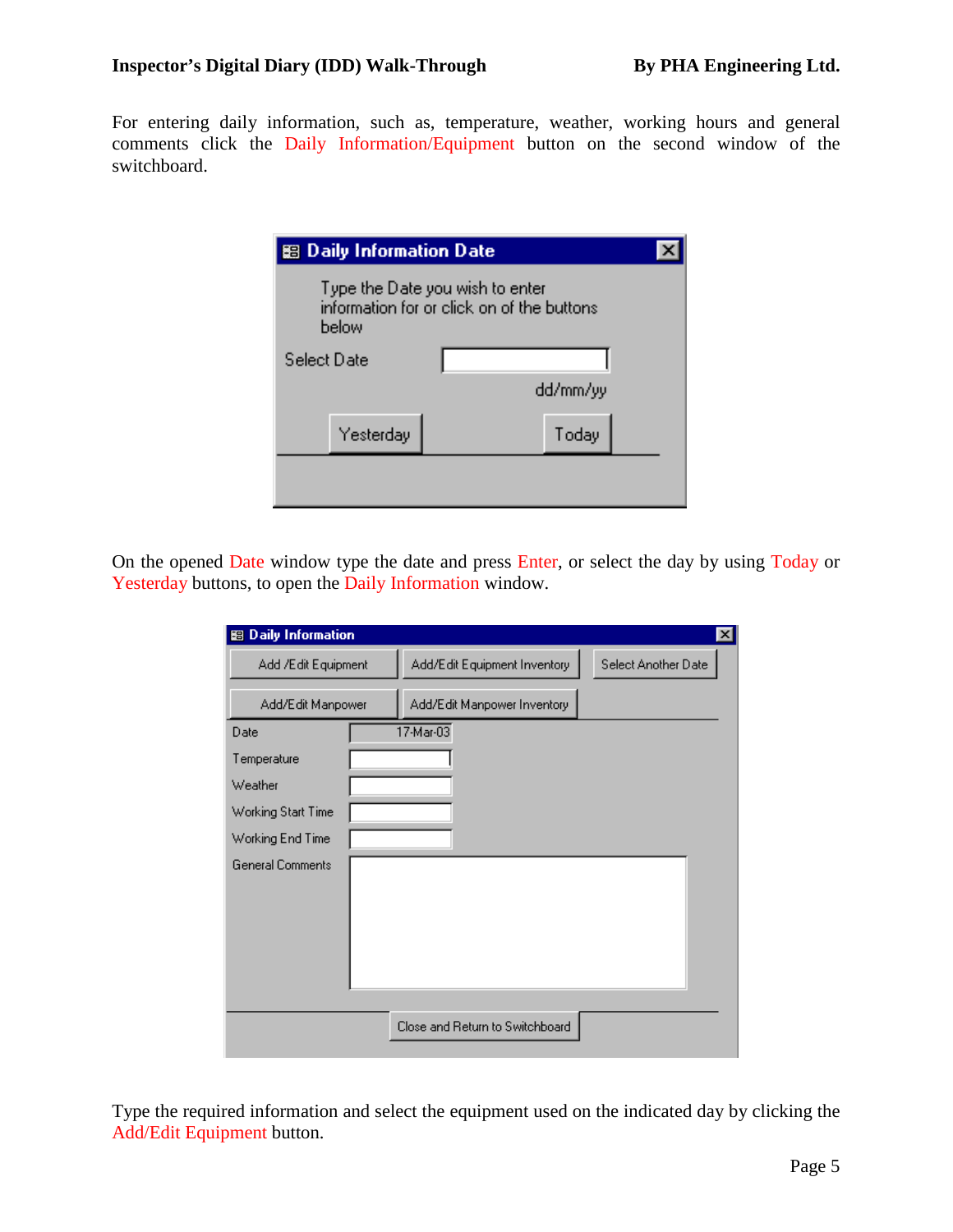| <b>B</b> Daily Equipment  |                          |              |         |   |   |                                                                   |          |
|---------------------------|--------------------------|--------------|---------|---|---|-------------------------------------------------------------------|----------|
| Equipment or Labour       |                          | Equipment No |         |   |   | Working Hours Working Description Down Time Down Time Description | Location |
| <b>FE</b> Loader          | ▼                        | 2            | ۰       | 0 | 0 |                                                                   |          |
| Plate Packer              | ۰                        | 314          | $\vert$ | 0 | Ω |                                                                   |          |
| Triaxle                   | $\overline{\phantom{a}}$ | 5            | $\vert$ | 0 | 0 |                                                                   |          |
|                           | ۰                        |              | $\vert$ | 0 | 0 |                                                                   |          |
| Equipment (Description)   | Equipment No             |              |         |   |   |                                                                   |          |
| FE Loader<br>Plate Packer | 2<br>314                 |              |         |   |   |                                                                   |          |
| Conc Saw                  | 4                        |              |         |   |   |                                                                   |          |
| Triaxle                   | 5                        |              |         |   |   |                                                                   |          |
| Triaxle                   | 668                      |              |         |   |   |                                                                   |          |
| Tandem                    | 7                        |              |         |   |   |                                                                   |          |
| Tandem                    | 807a                     |              |         |   |   |                                                                   |          |
|                           |                          |              |         |   |   |                                                                   |          |
|                           |                          |              |         |   |   |                                                                   |          |
|                           |                          |              |         |   |   |                                                                   |          |
|                           |                          |              |         |   |   |                                                                   |          |
|                           |                          |              |         |   |   |                                                                   |          |
|                           |                          |              |         |   |   |                                                                   |          |

Select the equipment from the pull-down menu and fill out the information asked in other fields. Close the window by clicking the X. Modify the date and the equipment inventory list as required in reopened Daily Information window and close the window by clicking the Close and Return to Switchboard button.

To record daily manpower information click the Add/ Edit Manpower button on Daily Information form.

| <b>B</b> Daily Manpower |                      |          |                  |                             |               |                          |          | $\blacksquare$ $\blacksquare$ |
|-------------------------|----------------------|----------|------------------|-----------------------------|---------------|--------------------------|----------|-------------------------------|
| Staff                   |                      |          | Working<br>Hours | Working Time<br>Description | Down<br>Hours | Down Time<br>Description | Location |                               |
|                         | $\blacktriangledown$ | ۰        | 0                |                             | 0             |                          |          |                               |
| Position                | FirstName            | LastName |                  |                             |               |                          |          |                               |
| Foreman                 | <b>Bob</b>           | Smith    |                  |                             |               |                          |          |                               |
| Surveyor                | Jane                 | Doe      |                  |                             |               |                          |          |                               |
| Paving Foreman          | Jack                 | Frost    |                  |                             |               |                          |          |                               |
|                         |                      |          |                  |                             |               |                          |          |                               |
|                         |                      |          |                  |                             |               |                          |          |                               |
|                         |                      |          |                  |                             |               |                          |          |                               |
| $\overline{a}$          |                      |          |                  |                             |               |                          |          |                               |
|                         |                      |          |                  |                             |               |                          |          |                               |
|                         |                      |          |                  |                             |               |                          |          |                               |
|                         |                      |          |                  |                             |               |                          |          |                               |
|                         |                      |          |                  |                             |               |                          |          |                               |
|                         |                      |          |                  |                             |               |                          |          |                               |
|                         |                      |          |                  |                             |               |                          |          |                               |
|                         |                      |          |                  |                             |               |                          |          |                               |
|                         |                      |          |                  |                             |               |                          |          |                               |
|                         |                      |          |                  |                             |               |                          |          | $\blacktriangleright$         |

Use the pull-down menus and type the required information in other fields. Close the form by clicking the X.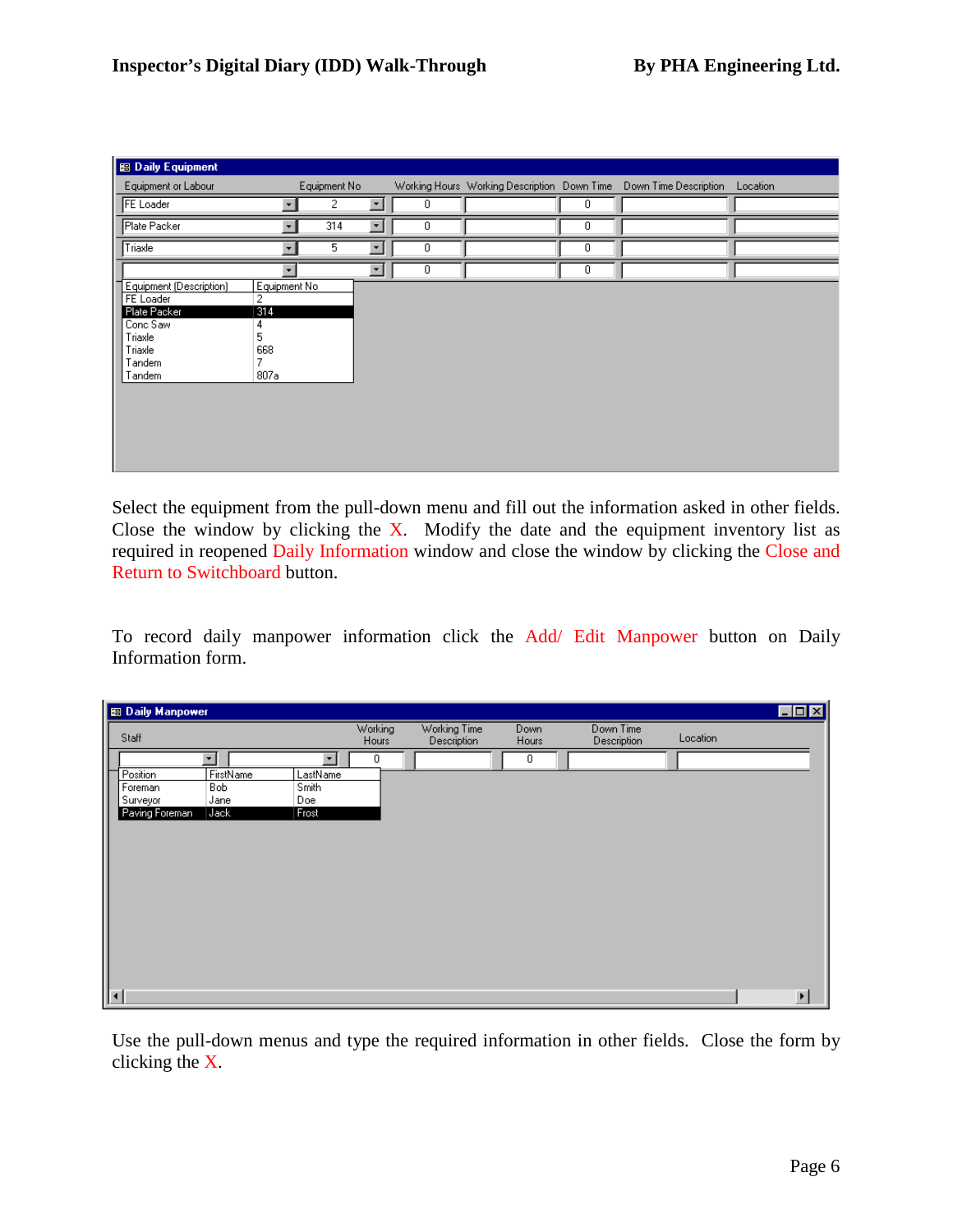#### Entering Daily Inspection Data

To open the inspection data section click the Enter Inspection Data button on both the Main Switchboard and on its second window.

| 图 Item Selection                             |                                                |             |  |  |  |  |  |  |
|----------------------------------------------|------------------------------------------------|-------------|--|--|--|--|--|--|
| Item No                                      | Item Description Earth Excavation (Grading)    |             |  |  |  |  |  |  |
|                                              |                                                |             |  |  |  |  |  |  |
| View Item List<br>Report                     | Continue to Sub-Code<br>Return to<br>Selection | Switchboard |  |  |  |  |  |  |
| Select Item by using arrows below<br>Record: | -39                                            |             |  |  |  |  |  |  |

The opened Item Selection window shows the Item No. 1 and its description. You can review the item list or return to switchboard by clicking the appropriate button. Use the Record buttons on the bottom of the window to select the correct item and click the Continue to Sub-Code Selection button.

| 图 Sub-Code Selection   |                                                              | × |
|------------------------|--------------------------------------------------------------|---|
| Item No:               |                                                              |   |
| Item Description       | Earth Excavation (Grading)                                   |   |
| TaskID:                | <b>GD6 Earth Embankment</b>                                  |   |
| Sub-Code No            | 01                                                           |   |
| Sub-Code Description   | 12+325 - 12+400 Lt                                           |   |
| Township               | Hagey                                                        |   |
| <b>Tender Quantity</b> | 95                                                           |   |
| Paid to Date           | 0<br>Change Inspection Task                                  |   |
| Dpen Inspection Form   | Select Another Item<br>Select Sub-Code by using arrows below |   |
|                        |                                                              |   |
| Record:                | of 10 (Filtered)                                             |   |

This opens the Sub-Code Selection window, in which the Record buttons on the bottom edge of the screen allow the used to select the Sub-Code Area to be inspected. Both the Inspection Task and the Item can be changed by clicking an appropriate button. When the information entered into the window is correct click the Open Inspection Form button to open Inspection Data Form.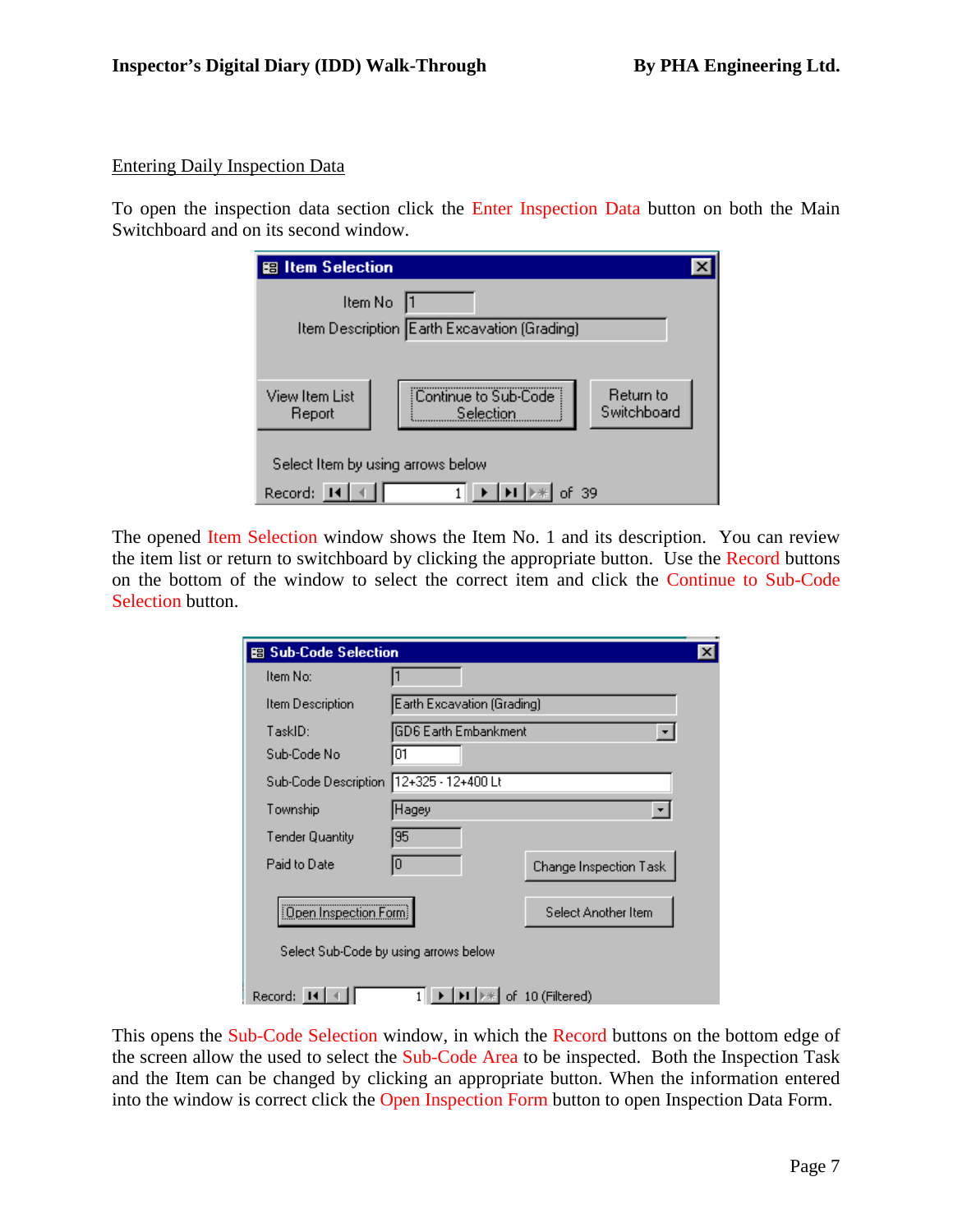This form sets the Inspection ID number and records the starting time for the inspection activities.

| 8 Inspection Data Form |                         |                              | $\vert x \vert$ |
|------------------------|-------------------------|------------------------------|-----------------|
| Inspection ID          | 83                      | <b>Open SP</b>               |                 |
|                        | Open Task Activity Form | 100s02<br>SP List<br>100S12* |                 |
| <b>Start Time</b>      | 17/03/03 12:09:21 PM    |                              |                 |
|                        |                         |                              |                 |
|                        |                         |                              |                 |
|                        |                         |                              |                 |
|                        |                         |                              |                 |

The applicable SP's may be reviewed after selecting the SP from the provided list and by clicking the Open SP button. By clicking the Open Task Activity Form button the user can review required task activities and to record the activities performed.

| 图 GD6 Earth Embankment                                                                                                                                                                                                                                                    | $\vert x \vert$ |
|---------------------------------------------------------------------------------------------------------------------------------------------------------------------------------------------------------------------------------------------------------------------------|-----------------|
| <b>GD6 Earth Embankment:</b><br>GD6.1M Check that erosion and sediment control schemes are in place and<br>functioning. Determine if additional erosion control measure, or additional locations may                                                                      | [AutoNumber]    |
| be required.:                                                                                                                                                                                                                                                             |                 |
| GD6.2 Check that any organic or deleterious material is sub-excavated prior to embankment construction:                                                                                                                                                                   |                 |
| GD6.3 Check special embankment foundation and benching is carried out as specified in the contract:                                                                                                                                                                       |                 |
| GD6.4M Check Contractor's required quality control tests to ensure target density is<br>obtained :                                                                                                                                                                        |                 |
| GD6.5 Inspect embankment constuction to ensure that the specified depth of layers are maintained, that<br>oversize and frozen material is not used, that material is not placed on frozen ground or on ice or snow, and<br>that the cross fall is adequate for drainage.: |                 |
| GD6.6 Check that boulders are not allowed within 300mm of finished earth grade.:                                                                                                                                                                                          |                 |
| GD6.7 If a berm is required, check that it is constructed before the main fill is built to a lever higher than the<br>berm.:                                                                                                                                              |                 |
| GD6.8 If a surcharge is used, see task GD 42:<br>Open Form GD42                                                                                                                                                                                                           |                 |
| GD6.9 M Check that grading tolerances are correctly applied and that all slopes<br>conform to the acceptance envelope prior to placement of subbase material.:                                                                                                            |                 |

When all performed activities are recorded, close the window by clicking the X.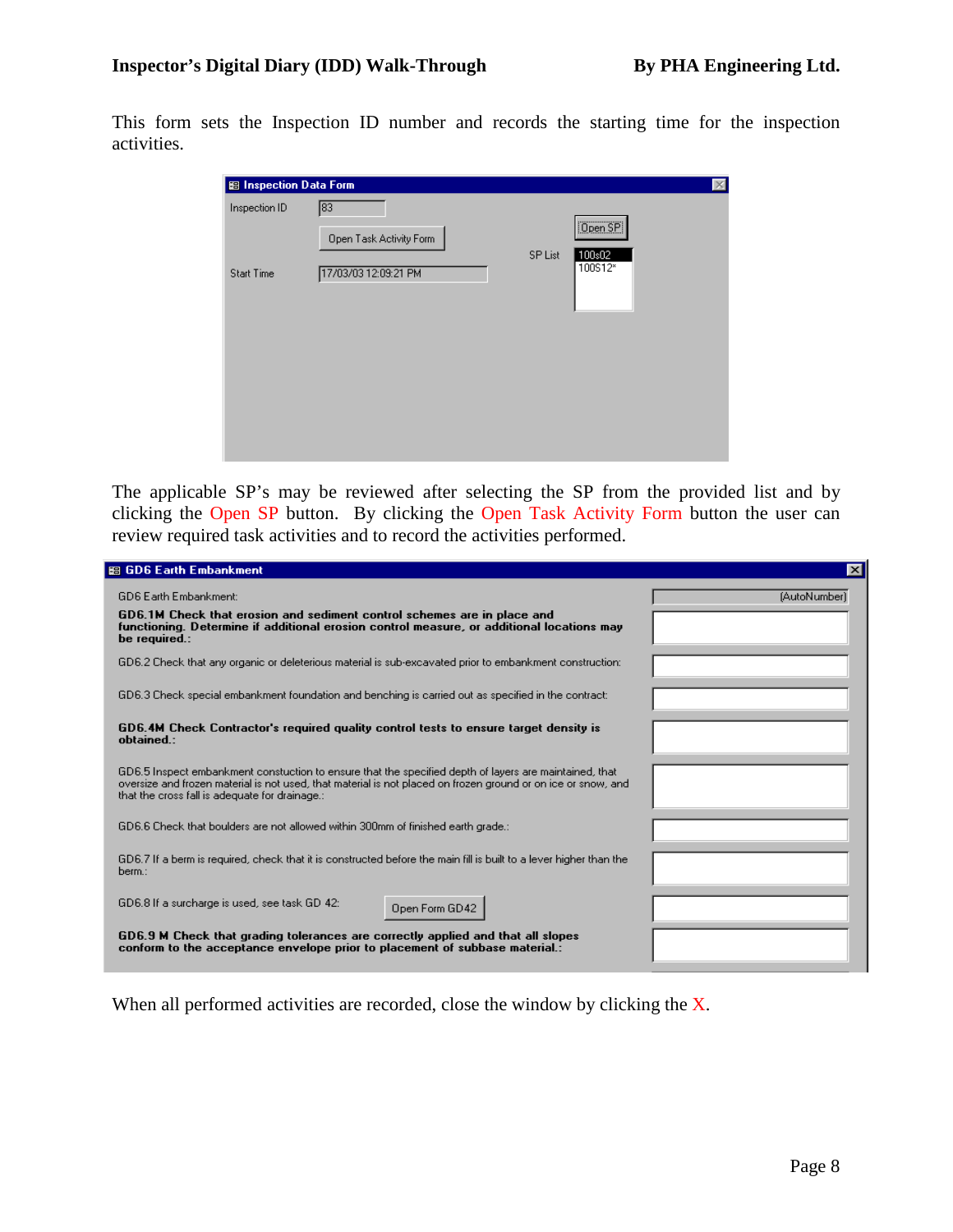| 图 Inspection Data Form |                                |                                 |                               |
|------------------------|--------------------------------|---------------------------------|-------------------------------|
| Inspection ID          | 78                             |                                 |                               |
|                        | <b>Open Task Activity Form</b> |                                 |                               |
| <b>Start Time</b>      | 07/03/03 5:45:53 PM            |                                 |                               |
| End Time               |                                |                                 |                               |
| Comments               |                                |                                 |                               |
| Quantity Paid          | 10                             | Enter general comments          |                               |
| Complete               |                                | and payment quantities<br>here. |                               |
| Tender Quantity:       | 195                            |                                 | Review Data Before Processing |
| Previous Quantity 0    |                                |                                 | Process Inspection and        |
| Quantity to Date       | 10                             |                                 | Return to SubCode Selection   |
|                        |                                |                                 |                               |

The opened Inspection Data Form is provided for entering payment information, to note if the item works are completed and for general comments. The user may also review or enter additional task activity information to the active inspection record by clicking the Open Task Activity Form button. After checking that the provided information is complete, the window is closed by clicking the Process Inspection button. This reopens the Inspection Sub-Code Selection window for recording of next inspection activities.

The user can return to switchboard by clicking the  $X$  on two consecutive windows.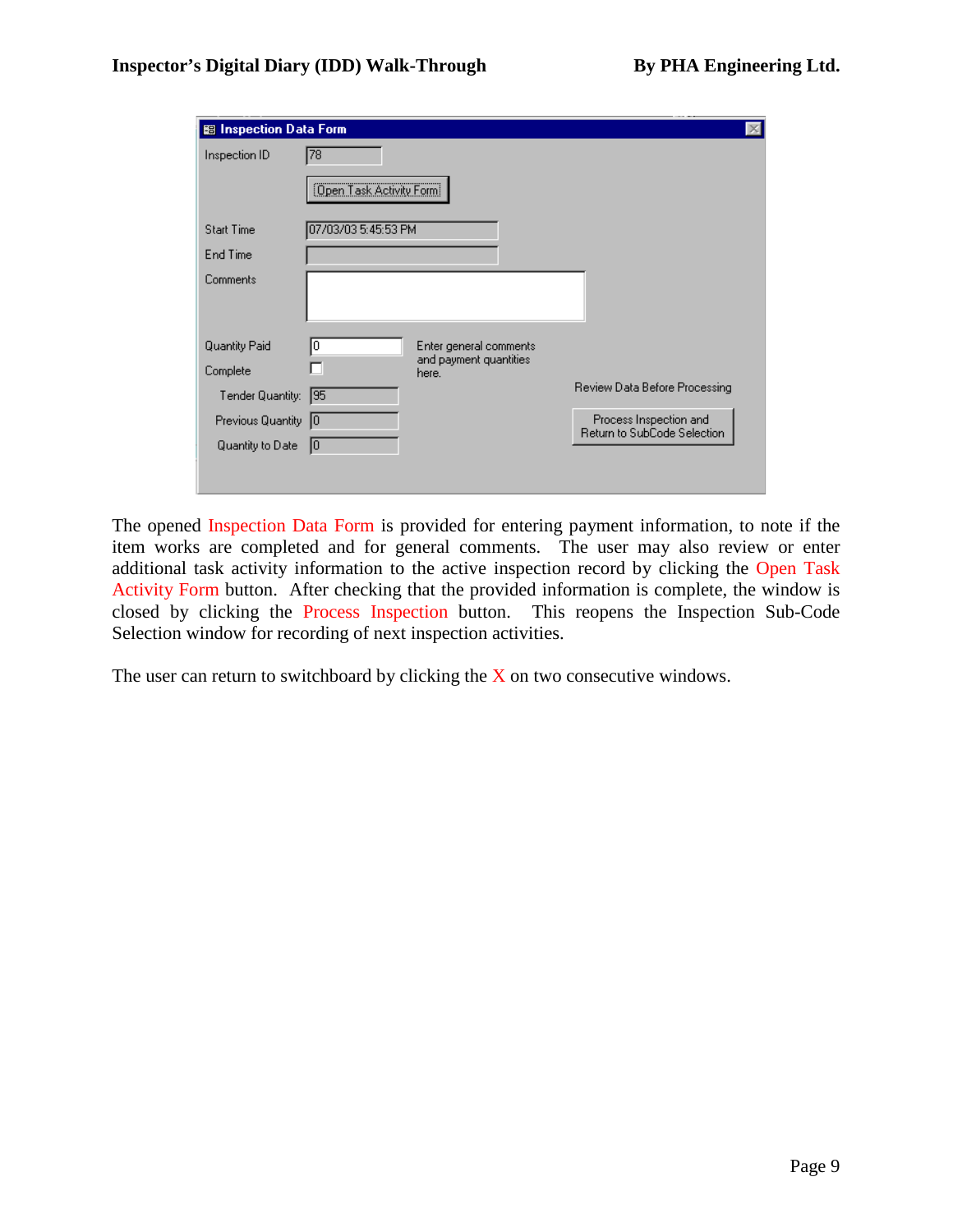# **3. Entering Contract Administrator's Data**

| 图 Contract Administrator  |                                            |  |
|---------------------------|--------------------------------------------|--|
|                           | Inspector's Digital Diary                  |  |
|                           |                                            |  |
|                           | E<br>Enter Approved Working Day Extentions |  |
|                           | Enter/Edit Working Day/ Diary Details      |  |
|                           | Make a payment                             |  |
|                           | <b>Print Reports</b>                       |  |
|                           | Return to Main Switchboard                 |  |
|                           |                                            |  |
|                           |                                            |  |
|                           |                                            |  |
| © P. Himanen & Associates |                                            |  |

A click the Enter Contract Working days/ Approved Extensions button will open the following window for entering new working days information.

| <b>SE Working Day Extentions</b>                                                           |  |
|--------------------------------------------------------------------------------------------|--|
| <b>Enter Working Days Extentions</b>                                                       |  |
| Approved Extension                                                                         |  |
| Date:                                                                                      |  |
| Reason:                                                                                    |  |
| 6<br>Sum Of Previous Extentions                                                            |  |
| Contract Working Days<br>80                                                                |  |
| $\blacktriangleright$ I $\blacktriangleright$ $\divideontimes$ $\parallel$ of 1<br>Record: |  |

Close window by clicking the X.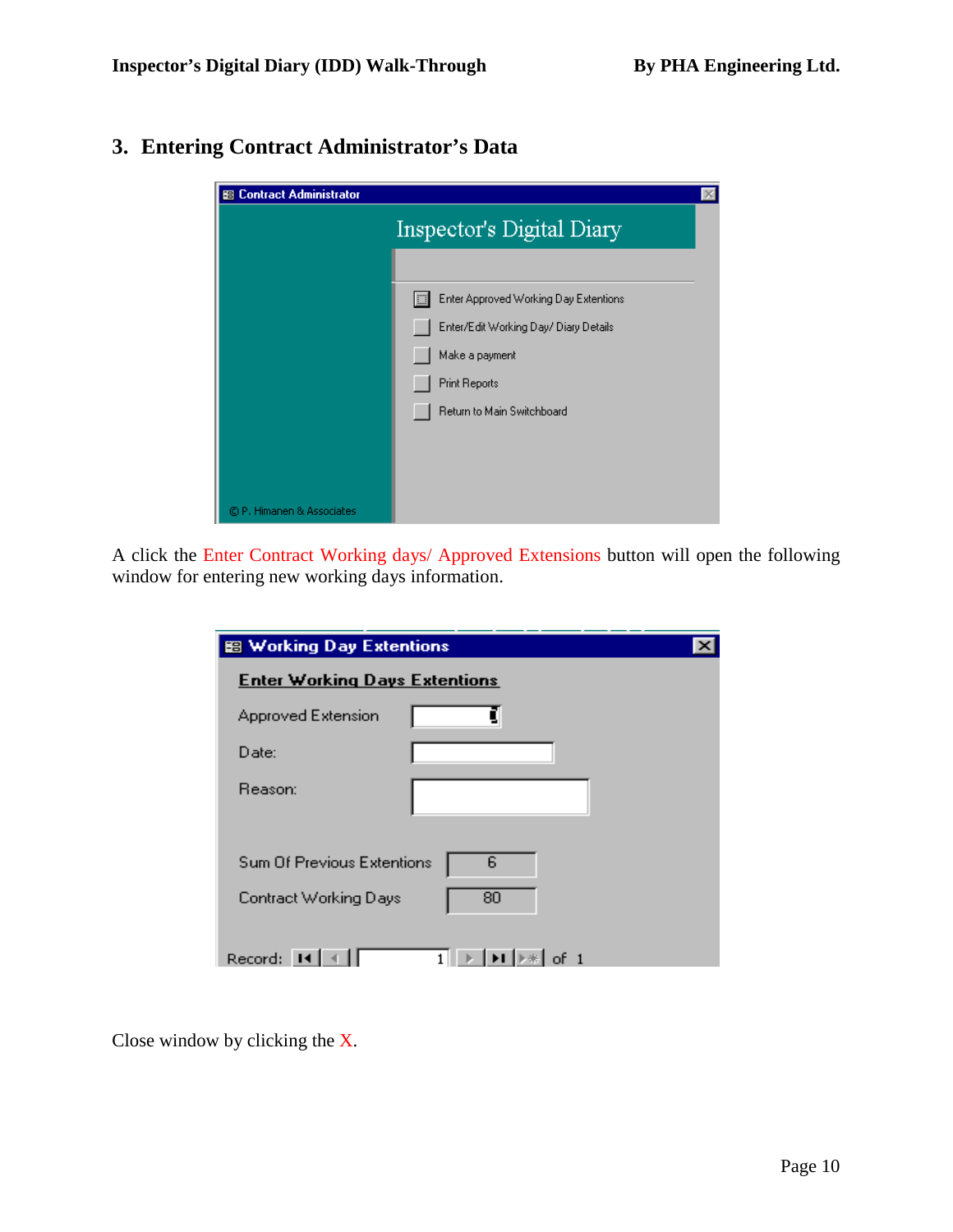Open CA's daily working day input window by clicking the Enter Working days Details button.

| <b>SB</b> Daily Information         |                                                                                      | $ \mathbf{x} $ |
|-------------------------------------|--------------------------------------------------------------------------------------|----------------|
| Date                                |                                                                                      | Edit Old Data  |
| Contractors Working Hours           | to                                                                                   | Entries        |
| Weather                             |                                                                                      |                |
| No. of working days<br>charged      | $\overline{0}$                                                                       |                |
| Controlling Operation               |                                                                                      |                |
| Remarks (for working day<br>report) |                                                                                      |                |
| CA Diary Entry                      |                                                                                      |                |
| Record: 14                          | $\blacktriangleright$ $\blacksquare$ $\triangleright$ $\#$<br>of 1<br>1 <sup>1</sup> |                |

Previous report can be reviewed or edited by clicking the Edit button. Close window by clicking the X.

Open CA's payment input window by clicking the Make Payment button.

| 图 Record Item Payments |                                              |                      |                   |                                            |                        |
|------------------------|----------------------------------------------|----------------------|-------------------|--------------------------------------------|------------------------|
|                        | Select Item, Sub Code and Make Payment Entry |                      |                   |                                            |                        |
| Item No: 1             |                                              |                      |                   |                                            | <b>Preview Progres</b> |
|                        | Item Description Earth Excavation (Grading)  |                      |                   | Next Item<br>Previous Item                 | Payment Certifica      |
|                        |                                              |                      |                   |                                            |                        |
| Rate:                  | \$5.00<br>m <sub>3</sub>                     |                      |                   |                                            |                        |
| Sub Code No            | 01                                           |                      |                   | (Previous Subcode)<br>Next Subcode         |                        |
| Sub Code Description   | 12+325 - 12+400 Lt                           |                      |                   |                                            |                        |
| Township               | Hagey<br>$\blacktriangledown$                |                      |                   |                                            |                        |
| Tender Quantity        | 95<br>m <sub>3</sub>                         |                      |                   |                                            |                        |
| Total Paid to Date     | 90 <sub>1</sub><br>m <sub>3</sub>            |                      |                   |                                            |                        |
| dd/mm/yy               |                                              |                      |                   |                                            |                        |
| <b>Date</b>            | <b>Revised Quantity</b>                      | <b>Paid Quantity</b> | <b>Ref Book</b>   | <b>Remarks</b>                             | <b>Inst Notice</b>     |
| 06-Mar-03              | 0                                            |                      | 25 Keith - ID #52 | 30% of overburden rem                      |                        |
| 10-Mar-03              | 0                                            |                      | 65 Keith - ID #66 | 70% of overburden rem Excavation completed |                        |
| $\ast$                 |                                              |                      |                   |                                            |                        |
|                        |                                              |                      |                   |                                            |                        |
|                        |                                              |                      |                   |                                            |                        |
|                        |                                              |                      |                   |                                            |                        |
|                        |                                              |                      |                   |                                            |                        |
|                        |                                              |                      |                   |                                            |                        |
|                        |                                              |                      |                   |                                            |                        |

Selection of appropriate Item and Sub-Code can be done using provided buttons. Preview the report by clicking the Preview button. Close report and the above window by clicking the X.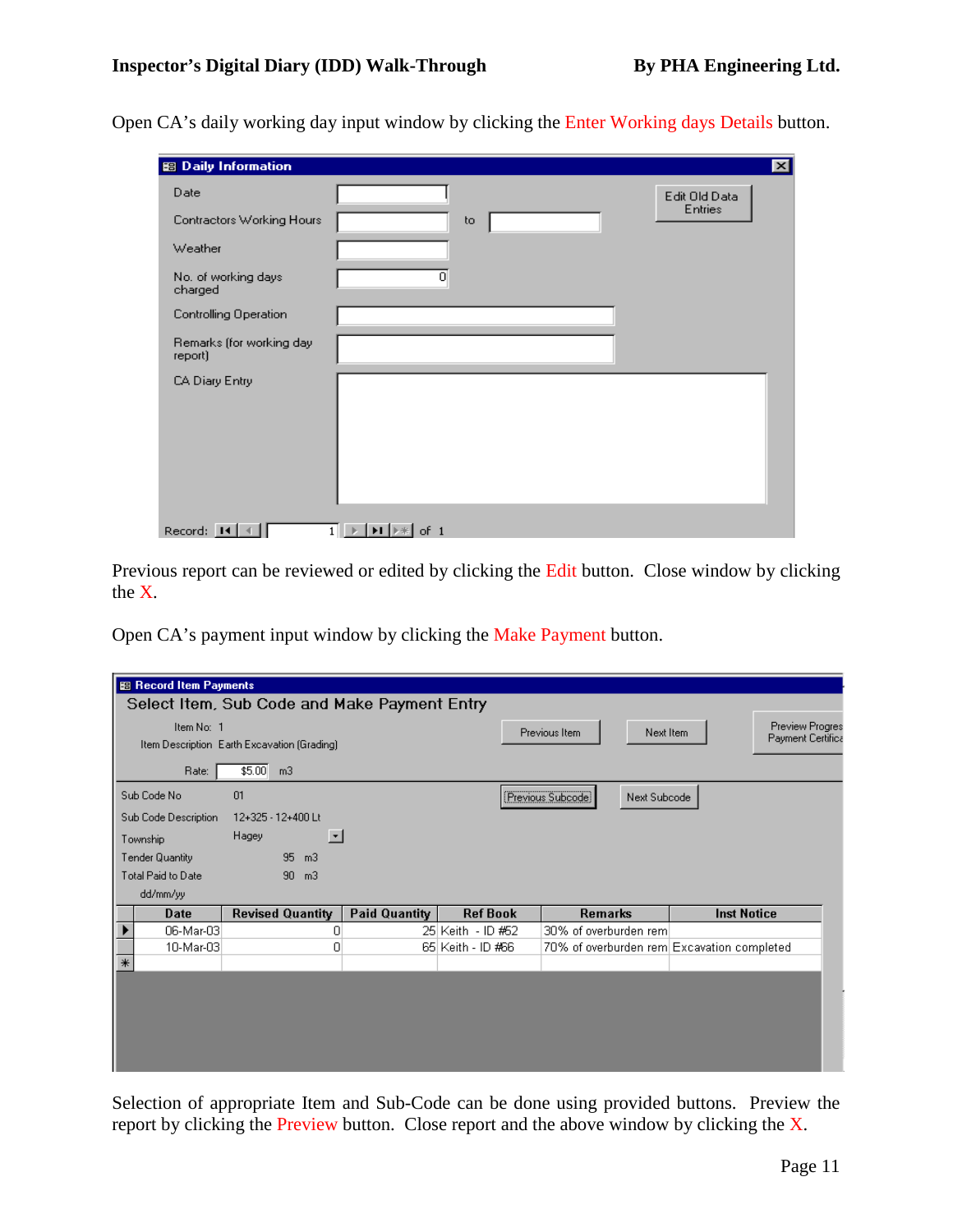### **4. Contractor QC Plan Administration Section**

Open the section by clicking the Quality Control Administration button on the second page of the switchboard

| <b>SB</b> QCInspection                      |                                                                      |              |
|---------------------------------------------|----------------------------------------------------------------------|--------------|
| Contractor's Quality Control Administration |                                                                      |              |
| QC Inspection ID                            | 53                                                                   |              |
| <b>StartTime</b>                            | 17/03/2003 12:35:32 PM                                               | Open QC Plan |
| EndTime                                     |                                                                      | Open QC Form |
| <b>QC</b> Main Section                      | 2. Granular                                                          |              |
| <b>QC Sub Section</b>                       | 2.2 Quality Control Position/Personnel                               |              |
| <b>QC</b> Comments                          |                                                                      |              |
|                                             | Select an Item and Subcode if they are related to this QC Inspection |              |
| Item No.                                    |                                                                      |              |
| Item Description                            | Earth Excavation (Grading)                                           | Proccess QC  |
| Subcode                                     | Ľ                                                                    | Inspection   |
| Subcode Description                         | 12+325 - 12+500 Rt                                                   |              |
| Township                                    | Hagey                                                                |              |
|                                             |                                                                      |              |
|                                             |                                                                      |              |

By using the pull-down menus select the QC Main and Sub-Sections as indicated in the Contractor's Quality Control Plan outline provided in the RAQS. The record can also be related to any specific item if applicable by selecting the item from the Item No. pull-down menu. After being satisfied with the selections, click the Open OC Form to record you findings.

Note: In the future, clicking the Open QC Plan will open the Contractor's QC Plan for review.

| 图 QC 2.2 Quality Control Position/Personnel                                                                                             |         |
|-----------------------------------------------------------------------------------------------------------------------------------------|---------|
| Verify that only the identified persons are performing the QC duties for                                                                |         |
| aggregate extraction, production, stockpiling, shipping, and delivery                                                                   | lBob OK |
| sampling and testing of aggregates                                                                                                      |         |
| the placement and compaction of granular materials                                                                                      |         |
| utilisation of laboratory test results and other practices to assure<br>quality control of aggregate production and physical properties |         |
|                                                                                                                                         |         |

Close the form by clicking the  $X$  and record the details by clicking the Process QC Inspection button.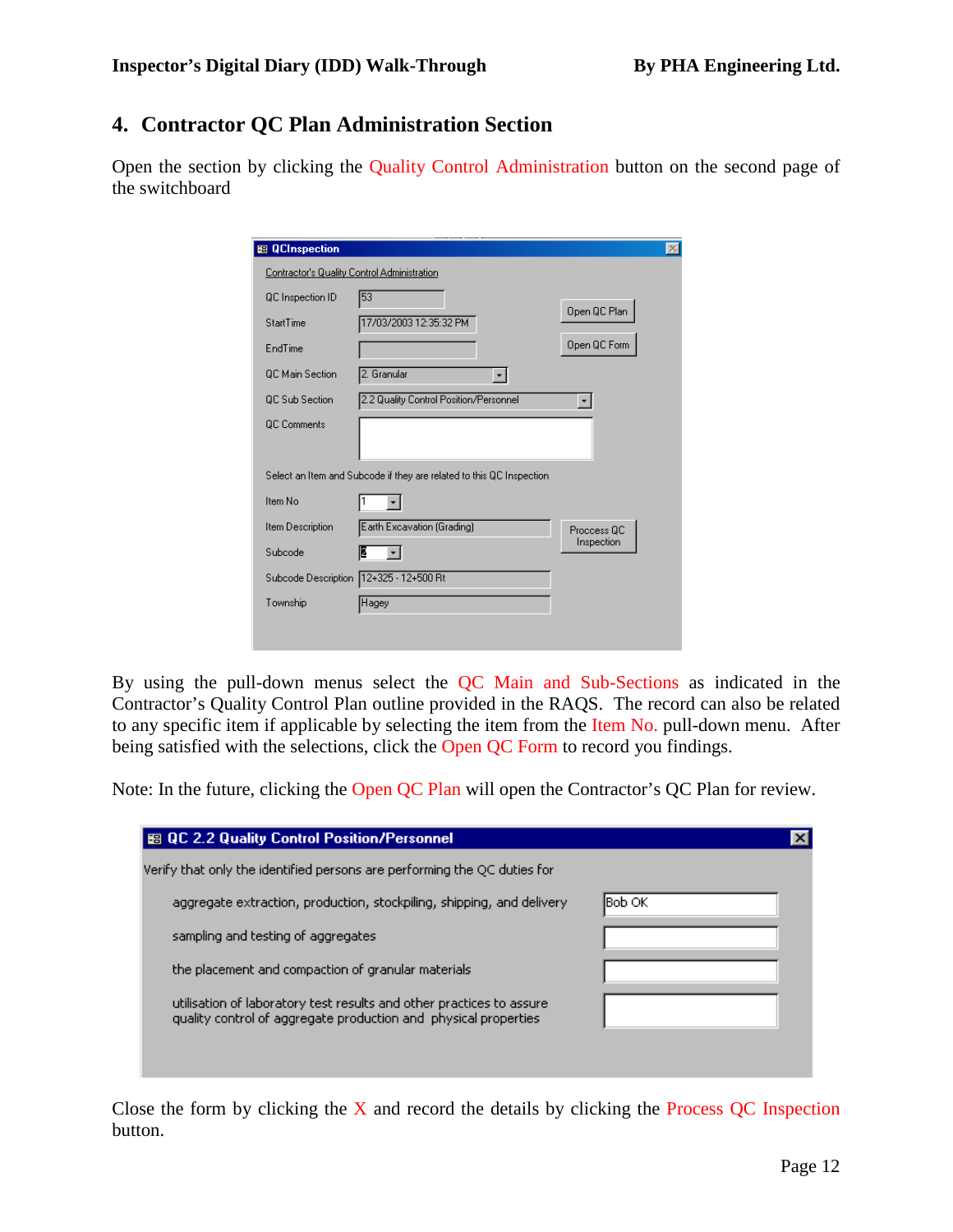### **5. Reports Section**

Report section is divided into four groups based on their use, namely:

- 1. View/ Print Input Reports
- 2. View/ Print Inspection Reports
- 3. Contract Administrator Reports
- 4. Contractor QC Plan Reports

A click on any of the above buttons on the switchboard opens the report selection window, which allows the user to select reports as follows:

- 1. Input reports include:
	- Contract Details
	- Complete Item Listing
	- All Items and Sub-Codes
	- Item Specific Sub-Code Breakdown
- 2. Inspection Reports include:

| 图 Inspector Report Selection                   |  |
|------------------------------------------------|--|
| Select the report you would like to print      |  |
| All Daily Reports for CA                       |  |
| Inspection Report - Specific Day               |  |
| Inspection Report - Date Range                 |  |
| Inspection Report - All Days                   |  |
| <b>Inspection ID Details</b>                   |  |
| <b>C</b> Daily Information Report              |  |
| Daily Information Report (Including Equipment) |  |
| <b>Equipment Inventory</b>                     |  |
| Preview Repor                                  |  |

To simplify inspector's daily reporting the Inspector's Daily Reports to CA is set to combine the Inspection Report - Specific Day and Daily Information Report (Including Equipment). Contract Administrator's reports can be opened by clicking Contract Administrator button in the Main Switchboard and then the Print Reports button in the second window.